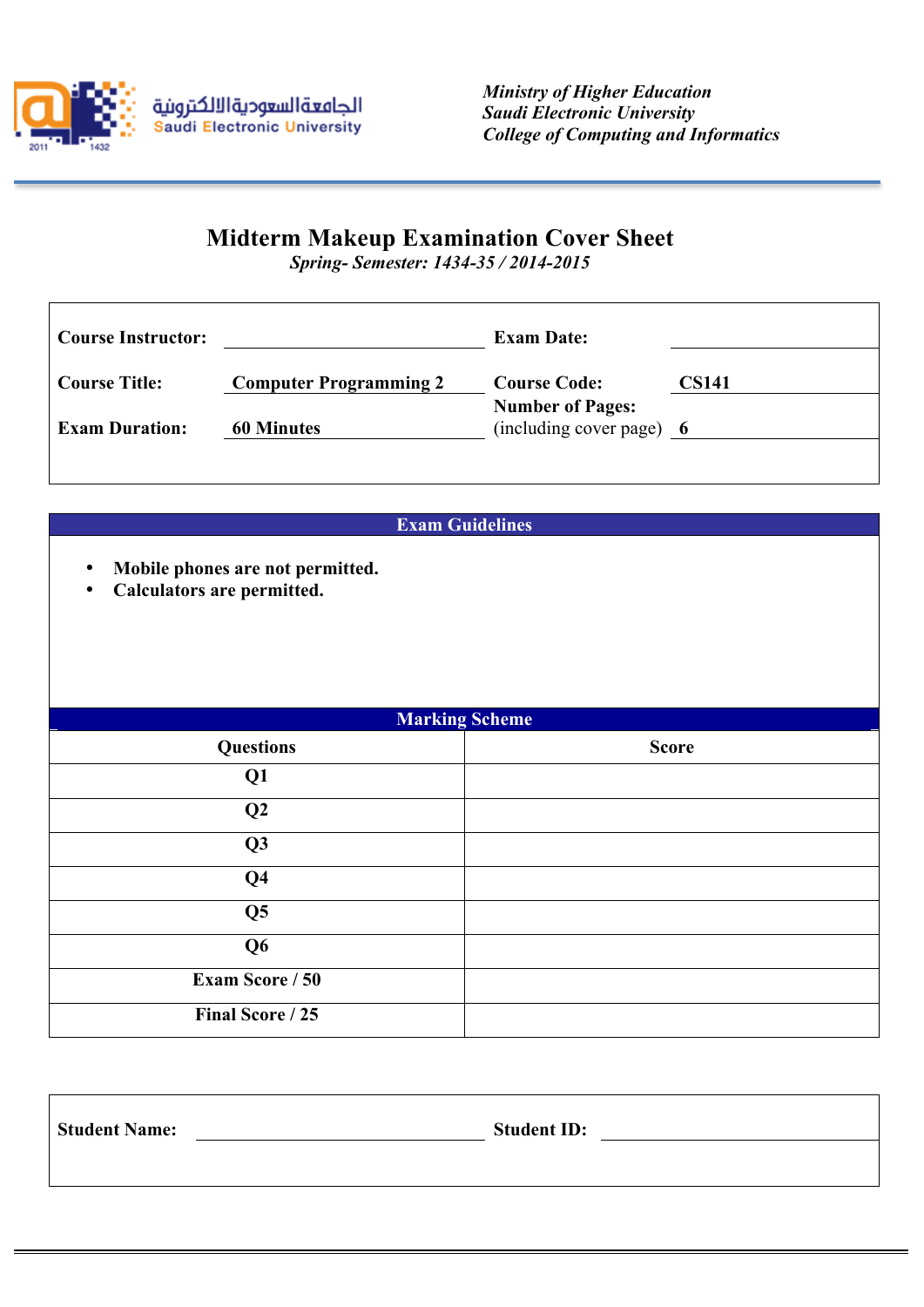

- **Q1. For each of the following multiple-choice questions, choose one correct answer.**
	- 1. The occurs when a single class has several methods with the same name but different parameter types.
		- a) Overriding
		- b) Polymorphism
		- c) Overloading
		- d) Encapsulation
	- 2. The reserved word to indicate that a class implements an interface type is:
		- a) extends
		- b) implements
		- c) import
		- d) inherit
	- 3. Which of the following is a method having same name as that of its class?
		- a) Set method
		- b) Get method
		- c) Constructor
		- d) Void method
	- 4. Which of the following statements about abstract methods is true?
		- a) An abstract method has a name, parameters, and a return type, but no code in the body of the method.
		- b) An abstract method has parameters, a return type, and code in its body, but has no defined name.
		- c) An abstract method has a name, a return type, and code in its body, but has no parameters.
		- d) An abstract method has only a name and a return type, but no parameters or code in its body.
	- 5. The methods must be implemented when using an interface.
		- a) Abstract
		- b) Private
		- c) Public
		- d) Static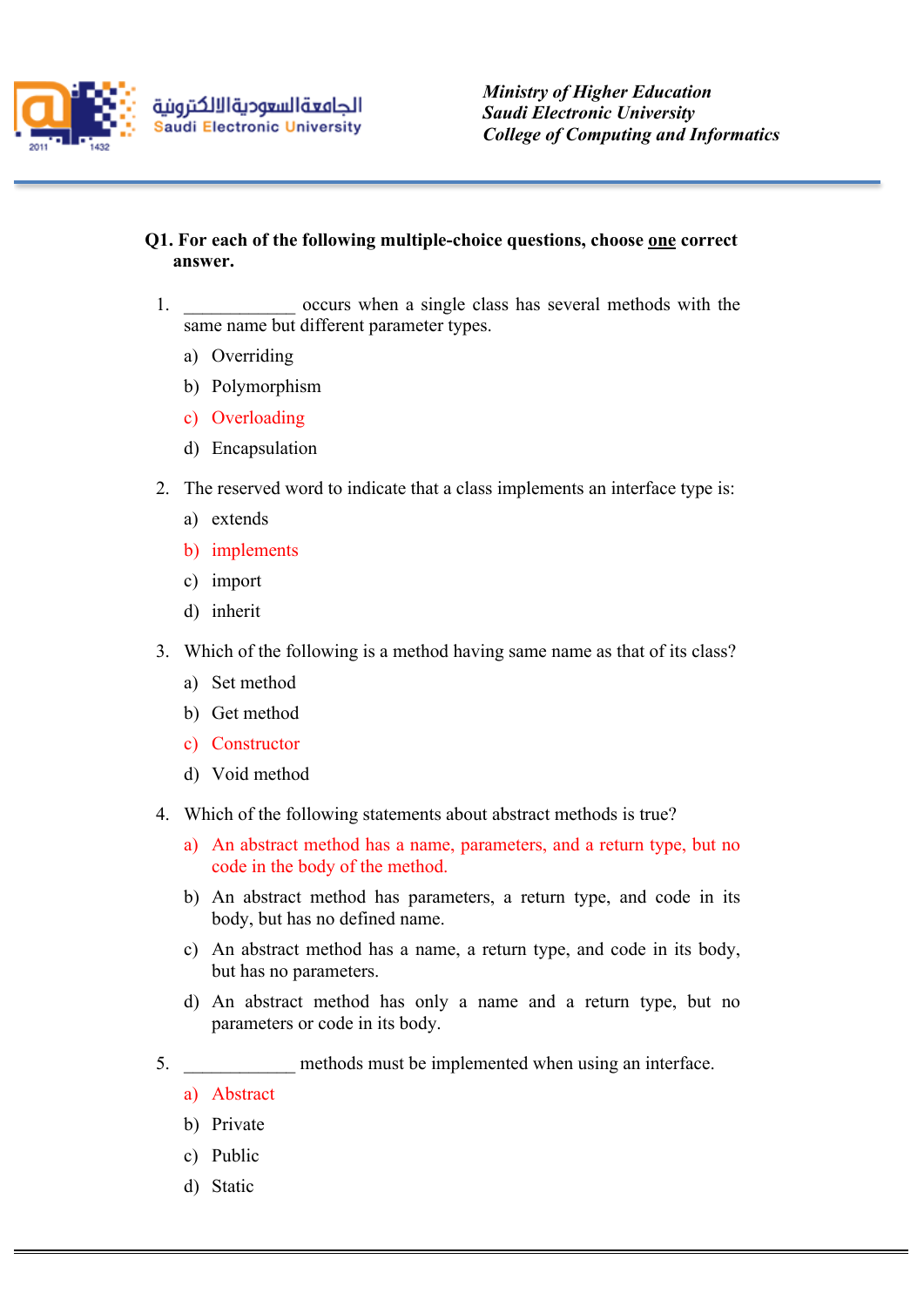

- 6. What interface must a class implement in order to be a listener for button ActionEvents?
	- a) Action Listener
	- b) Event Handler
	- c) Text Listener
	- d) Button Listener.
- 7. Which of the following statements are incorrect?
	- a) Public members of class can be accessed by any code in the program.
	- b) Private members of class can only be accessed by other members of the class.
	- c) Private members of class can be inherited by a sub class, and become protected members in sub class.
	- d) Protected members of a class can be inherited by a sub class, and become private members of the sub class.
- 8. Merge sort is algorithm.
	- a)  $O(n^2)$
	- b)  $O(1)$
	- c) O(n log n)
	- d) O(log n)
- 9. Which of the following statements about the software development process is true?
	- a) In the analysis phase, you develop a plan for how you will implement the system.
	- b) In the design phase, you write and compile program code.
	- c) In the analysis phase, you discover the structures that underlie the problem to be solved.
	- d) In the design phase, you develop a plan for how you will implement the system.
- 10. What type of algorithm is required to place elements in order?
	- a) Searching.
	- b) Sorting.
	- c) Insertion.
	- d) Deletion.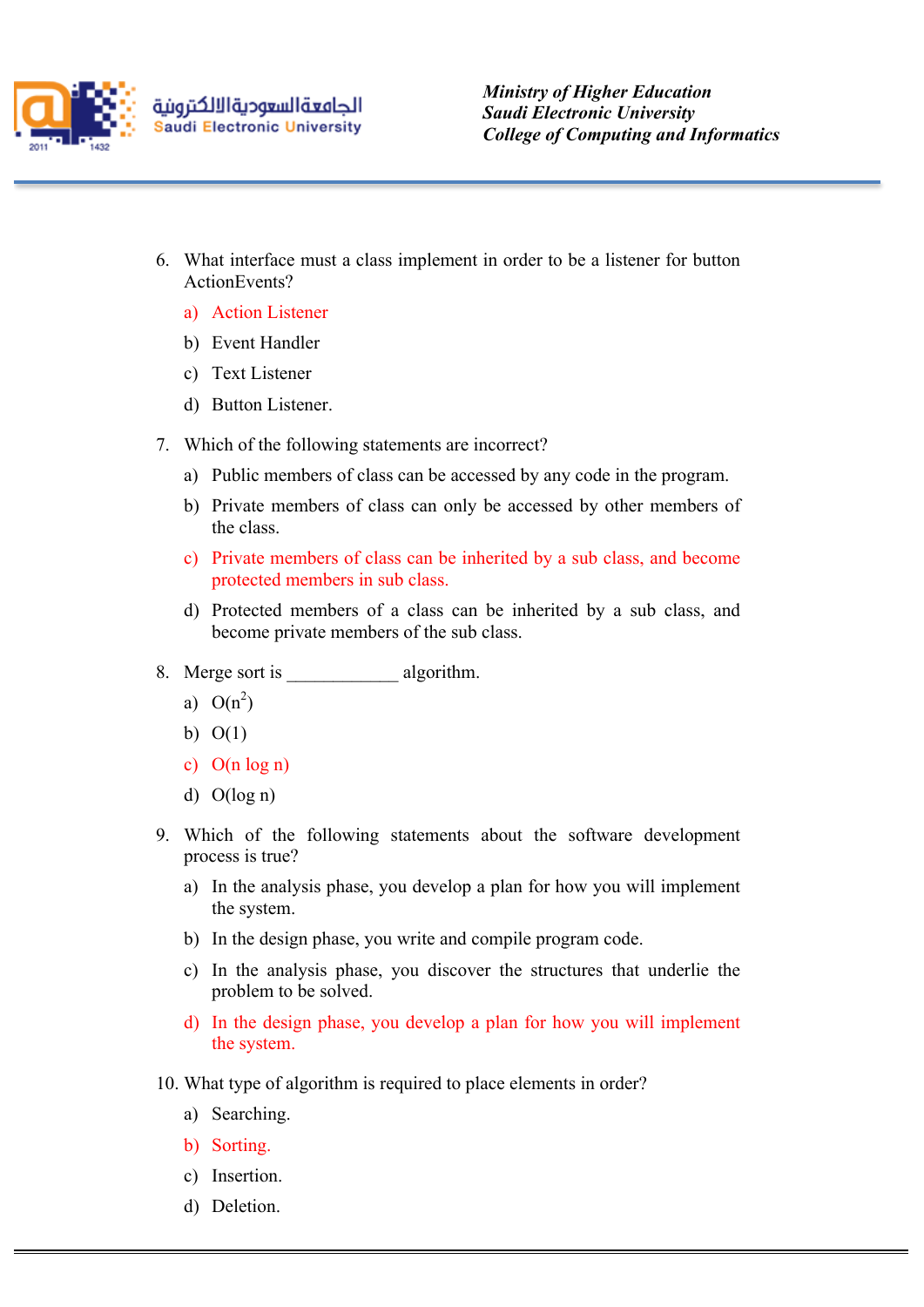

## **[***10 Marks***]**

|                | Q2. For each of the following statements, answer with (True) or (False):                                                                                         |  |  |  |  |
|----------------|------------------------------------------------------------------------------------------------------------------------------------------------------------------|--|--|--|--|
| 1.             | A CRC card describes a class, its relationships, and its collaborating classes.                                                                                  |  |  |  |  |
| 2.             | Recursion occurs when a method calls another method.                                                                                                             |  |  |  |  |
| 3 <sub>1</sub> | You can convert from a class type to an interface type provided the class implements<br>the interface.                                                           |  |  |  |  |
| 4.             | Binary Search is also known as Sequential Search.                                                                                                                |  |  |  |  |
| 5.             | In the design phase of the software development process, you write and compile<br>program code.                                                                  |  |  |  |  |
| 6.             | UML class diagrams are used to describe class responsibilities.                                                                                                  |  |  |  |  |
| 7.             | Refactoring means restructure the system continuously to improve code and eliminate<br>duplication in extreme programming.                                       |  |  |  |  |
| 8.             | Programs that use recursion consume less time and memory.                                                                                                        |  |  |  |  |
| 9.             | Extreme Programming is a software development methodology which is intended to<br>improve software quality and responsiveness to changing customer requirements. |  |  |  |  |
| 10.            | The number of visits in linear search can be written as $O(n)$                                                                                                   |  |  |  |  |
|                | [10 Marks]                                                                                                                                                       |  |  |  |  |

**Q3. Suppose an algorithm takes 12 seconds to handle a data set (n) of size 300. Fill in the following table, which shows the approximate growth (in seconds) of the execution times depending on the complexity of the algorithm.** 

**Note, that you MUST also:**

- **Show your calculations.** Reduce 1 mark if candidate did not show the calculations.
- **State which algorithm gives the best result and why?**  $O(n)$ , faster. 1 mark
- State which algorithm gives the worst result and why?  $O(2^2)$ , can't compute. 1 mark
- Which algorithm is a linear function?  $O(n)$  1 mark

|       | O(n) | $O(2^n)$ | $O(n \log n)$    |
|-------|------|----------|------------------|
| 1800  |      |          | 94.6 Approx      |
| 36000 | 1440 |          | 2648.7<br>Approx |

5 marks for filling the tables with the correct answers. Redduce 1 mark for each mistake to the minimum of zero.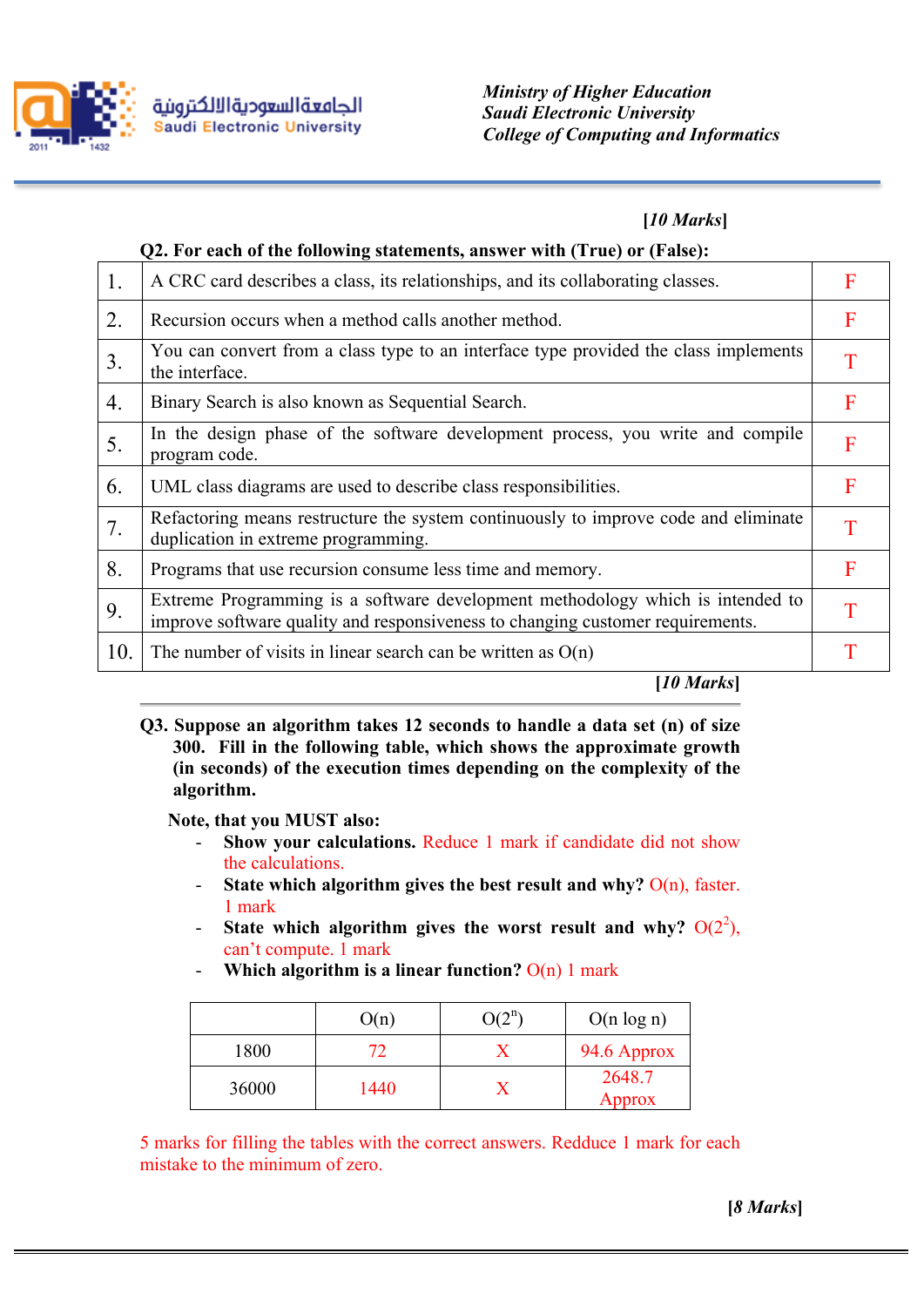

## **Q4. Give brief answers to the following questions:**

a) Consider the recursive method myPrint. In the method myprint2 we simply changed the location of the recursive call. What does the call to myPrint2(345) print?

```
public void myPrint(int n) 
{
   if (n < 10)
    System.out.print(n);
   else 
   {
    int m = n \% 10; System.out.print(m);
     myPrint(n/10);
  }
}
public void myPrint2(int n) 
{
   if (n < 10)
    System.out.print(n);
   else 
   {
     myPrint2(n/10);
   int m = n \frac{9}{6} 10; System.out.print(m);
  }
}
```

```
Answer : 345
```
**[***2 Marks***]**

b) Does Extreme Programming follow a waterfall or a spiral model? Answer: An "extreme" spiral model, with lots of iterations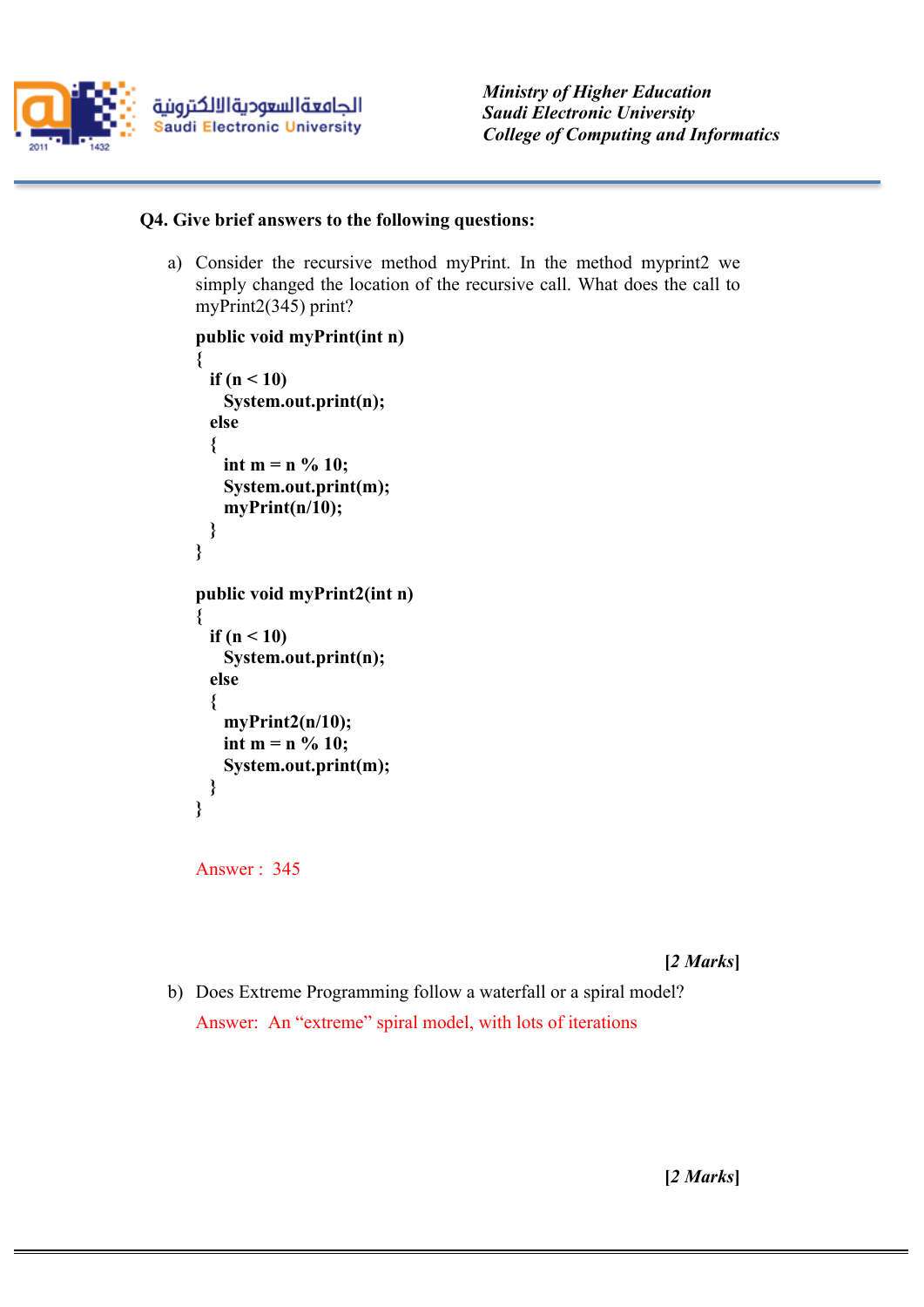

c) Why would you use an inner class instead of a regular class?

Answer: Inner classes are convenient for insignificant classes. Also, their methods can access variables and fields from the surrounding scope.

**[***2 Marks***]**

d) Can you search the following array using binary search? Give reasons for your answer.

int  $[$  A = {6, 5, 4, 2, 0, 1, -1, -17};

Answer: No. For binary search the array has to be sorted.

**[***2 Marks***]**

e) Should the call x.equals(x) always return true?

Answer: It certainly should — unless, of course, x is null.

**[***2 Marks***]**

## **Q5. Solve the following programming questions:**

1. The following program calculates the area of a Triangle of width n recursively by calling the getArea() method as explained in your textbook.

Please note the following:

As explained in your textbook, the triangle is drawn in squares [].

- $2. [ ] [ ]$
- $3.$  [ ] [ ] [ ]
- Assume each [ ] square has an area of 1.
- To compute the area of the large triangle shown above (lines 1,2, 3):
	- o Area of Triangle= Area of small triangle (lines  $1,2$ ) + the width (line 3) of the Triangle.
	- $\circ$  Area of small Triangle ( lines 1,2) = Area of small Triangle  $(line 1)$  + width (line 2) of small Triangle (lines, 1,2)
	- $\circ$
	- o The terminating conditions for this recursive call is having a rectangle of width 1 or less.

 $1. \top$ ]